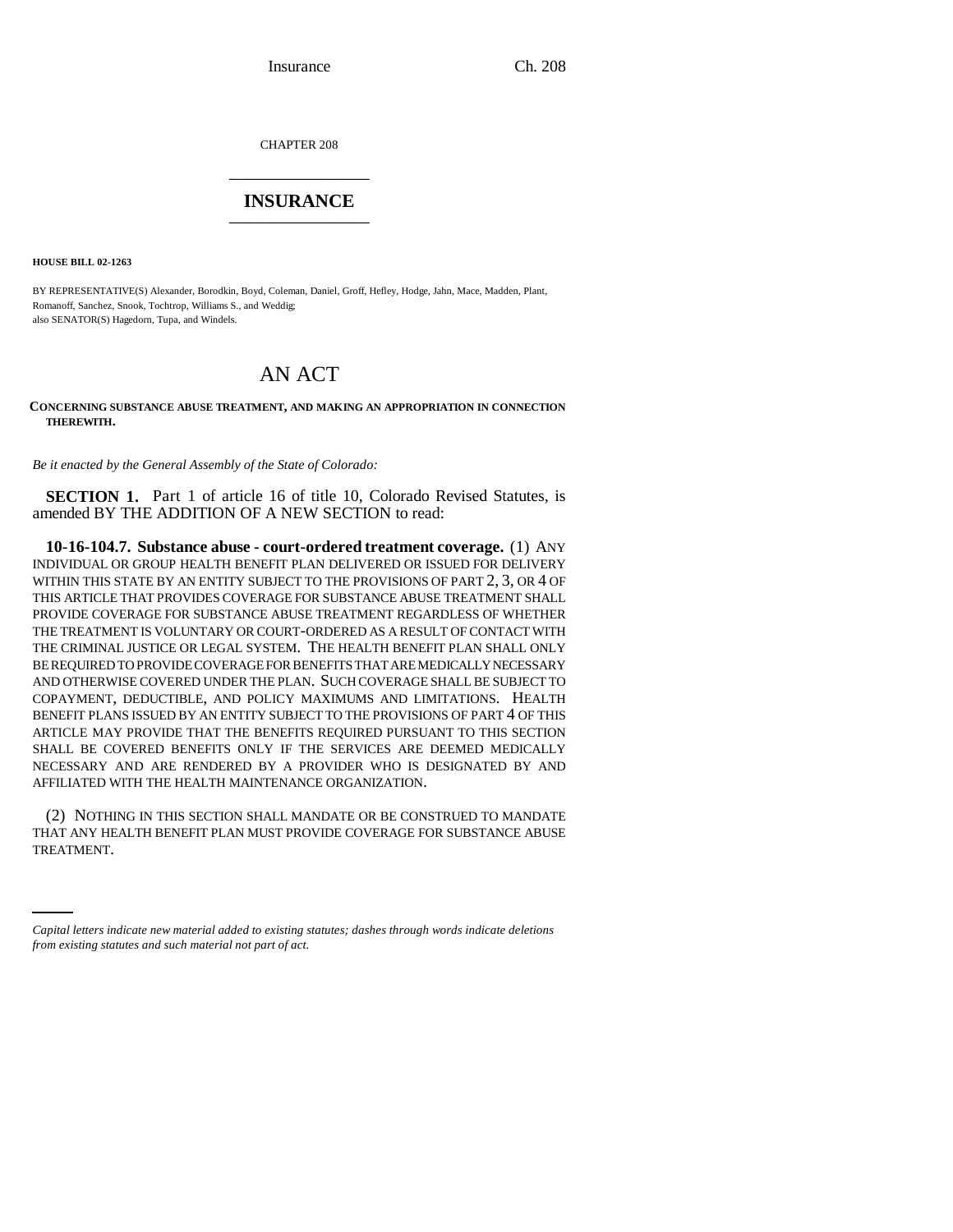**SECTION 2.** Part 4 of article 4 of title 26, Colorado Revised Statutes, is amended BY THE ADDITION OF THE FOLLOWING NEW SECTIONS to read:

**26-4-422. Substance abuse treatment for native Americans - state plan amendment - repeal.** (1) THE STATE DEPARTMENT SHALL AMEND THE STATE PLAN, CONDITIONED ON THE RECEIPT OF GIFTS, GRANTS, OR DONATIONS SUFFICIENT TO PROVIDE FOR THE STATE'S ADMINISTRATIVE COSTS OF PREPARING AND SUBMITTING THE STATE PLAN AMENDMENT, TO INCLUDE ANY SUBSTANCE ABUSE TREATMENT BENEFITS AVAILABLE TO NATIVE AMERICANS IN WHICH THERE IS ONE HUNDRED PERCENT FEDERAL FINANCIAL PARTICIPATION.

(2) (a) IF SUFFICIENT MONEYS TO SUPPORT THE COST OF PREPARING AN AMENDMENT TO THE STATE PLAN HAVE NOT BEEN CREDITED TO THE NATIVE AMERICAN SUBSTANCE ABUSE TREATMENT CASH FUND ESTABLISHED IN SECTION 26-4-423 PRIOR TO DECEMBER 31,2002, THE STATE TREASURER SHALL IMMEDIATELY PROVIDE NOTIFICATION OF SUCH FACT TO THE STATE DEPARTMENT AND TO THE REVISOR OF STATUTES.

(b) THIS SECTION IS REPEALED UPON RECEIPT BY THE REVISOR OF STATUTES OF THE NOTIFICATION DESCRIBED IN PARAGRAPH (a) OF THIS SUBSECTION (2).

**26-4-423. Acceptance of gifts, grants, and donations - Native American** substance abuse treatment cash fund - repeal. (1) THE EXECUTIVE DIRECTOR MAY ACCEPT AND EXPEND MONEYS FROM GIFTS, GRANTS, AND DONATIONS FOR PURPOSES OF PROVIDING FOR THE ADMINISTRATIVE COSTS OF PREPARING, SUBMITTING, AND ADMINISTERING THE STATE PLAN AMENDMENT TO PROVIDE SUBSTANCE ABUSE TREATMENT SERVICES TO NATIVE AMERICANS AS PROVIDED FOR IN SECTION 26-4-422. ALL SUCH GIFTS, GRANTS, AND DONATIONS SHALL BE TRANSMITTED TO THE STATE TREASURER WHO SHALL CREDIT THE SAME TO THE NATIVE AMERICAN SUBSTANCE ABUSE TREATMENT CASH FUND, WHICH FUND IS HEREBY CREATED. THE MONEYS IN THE NATIVE AMERICAN SUBSTANCE ABUSE TREATMENT CASH FUND SHALL BE SUBJECT TO ANNUAL APPROPRIATION BY THE GENERAL ASSEMBLY. ALL INVESTMENT EARNINGS DERIVED FROM THE DEPOSIT AND INVESTMENT OF MONEYS IN THE NATIVE AMERICAN SUBSTANCE ABUSE TREATMENT CASH FUND SHALL REMAIN IN THE FUND AND SHALL NOT BE TRANSFERRED OR REVERT TO THE GENERAL FUND OF THE STATE AT THE END OF ANY FISCAL YEAR.

(2) (a) IF SUFFICIENT MONEYS HAVE NOT BEEN CREDITED TO THE NATIVE AMERICAN SUBSTANCE ABUSE TREATMENT CASH FUND FOR THE PURPOSE OF PREPARING THE STATE PLAN AMENDMENT REQUIRED UNDER SECTION 26-4-422 PRIOR TO DECEMBER 31, 2002, THE STATE TREASURER SHALL IMMEDIATELY PROVIDE NOTIFICATION OF SUCH FACT TO THE STATE DEPARTMENT AND TO THE REVISOR OF STATUTES.

(b) THIS SECTION IS REPEALED UPON RECEIPT BY THE REVISOR OF STATUTES OF THE NOTIFICATION DESCRIBED IN PARAGRAPH (a) OF THIS SUBSECTION (2).

**SECTION 3. Appropriation.** In addition to any other appropriation, there is hereby appropriated, to the department of health care policy and financing, medical programs administration, for the fiscal year beginning July 1, 2002, the sum of forty-one thousand one hundred forty dollars (\$41,140), or so much thereof as may